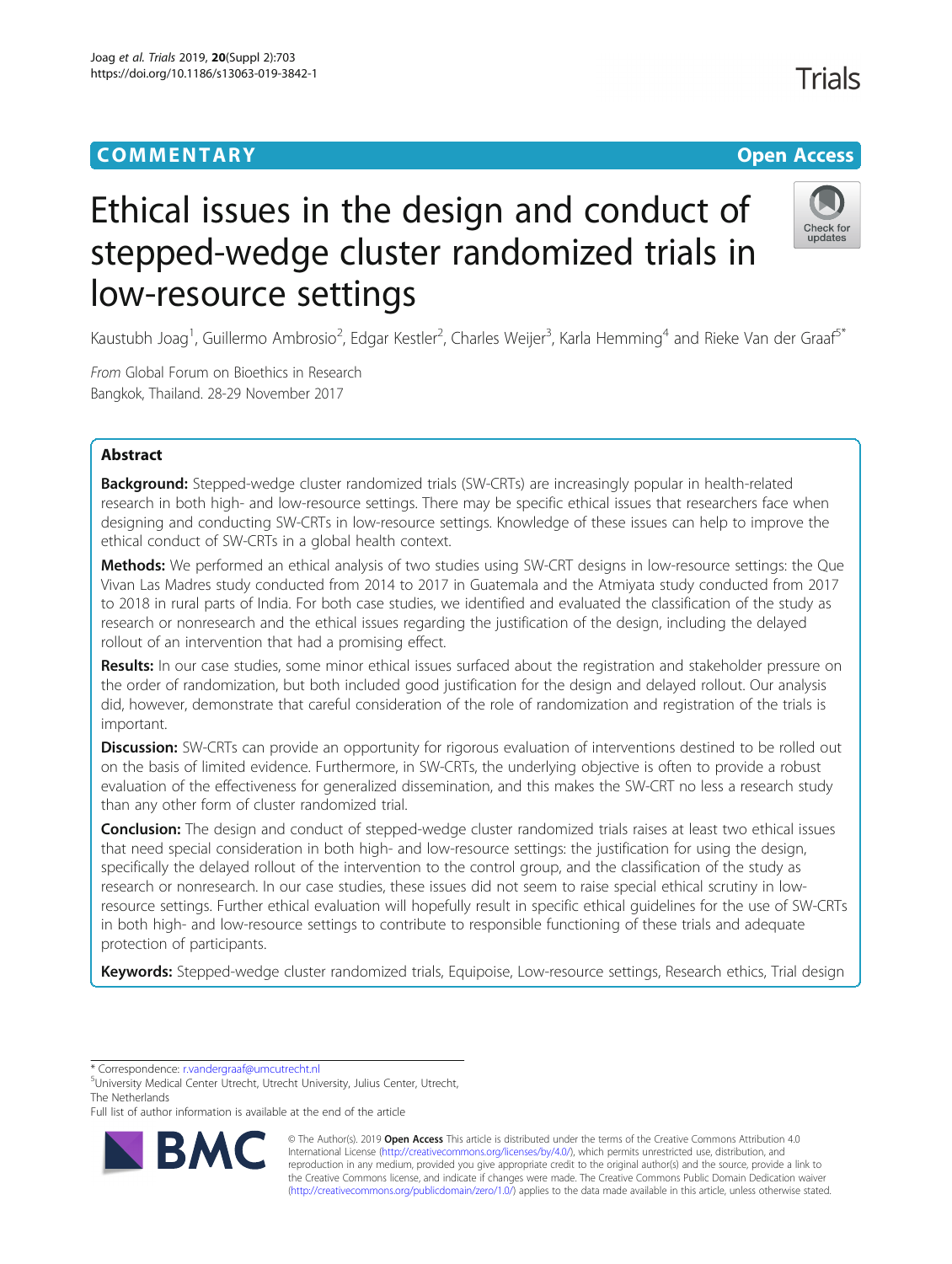#### Background

Evaluation of interventions in conjunction with their rollout is possible with stepped-wedge cluster randomized trials (SW-CRTs), which randomly allocate clusters (e.g., communities, hospitals, or entire health systems) sequentially to the intervention until all clusters are exposed [[1\]](#page-6-0). Stepped-wedge trials are forms of cluster randomized trials (CRTs) that raise important ethical issues which are different from those of conventional CRTs. There are two forms of SW-CRTs. They may take the form of a cohort in which the same participants within clusters are being followed over time and crossover between interventions is at both the subject and cohort levels. They may also be cross-sectional studies, in which new participants are included after each step and crossover of the intervention only takes place at the cluster level [\[2\]](#page-6-0). The difference between the two types is morally relevant because in cross-sectional SW-CRTs not all participants will receive the intervention.

Because SW-CRTs are cluster randomized trials, in principle the same ethical conditions apply as for cluster randomized trials, such as those laid down in the Ottawa Statement on the Ethical Design and Conduct of Cluster Randomized Trials (2012) and the Council for International Organizations of Medical Sciences (CIOMS) International Ethical Guidelines for Health-related Research Involving Humans (2016) [\[3,](#page-6-0) [4](#page-6-0)]. However, because morally relevant differences exist between CRTs and SW-CRTs, ethical principles may require special attention when applied to the context of SW-CRTs.

First, classification of use of the design is morally important. SW-CRT designs are used in particular to evaluate the implementation of interventions. Use of these designs to evaluate implementation of interventions can lead to questions about whether the evaluation constitutes research or local service evaluation. SW-CRTs that are not classified as research do not fall under ethical guidance on human participant research and may not require research ethics committee (REC) review, informed consent, or trial registration. Others have identified that in SW-CRTs more generally, the studies are often not recorded with a trial registration database, and a minority also do not undergo ethical review [[5\]](#page-6-0).

Second, researchers and members of RECs should pay special attention to the justification of the design, in particular to clinical equipoise, meaning whether there is sufficient disagreement among health care professionals about the relative merits of the alternatives under study [[2\]](#page-6-0). One of the reasons often put forward as justification for using the SW-CRT design is that the intervention "has [been] shown to be effective in more controlled settings" [[6](#page-6-0)] or "there is a prior belief that the intervention will do more good than harm, rather than a prior belief of equipoise" [\[7](#page-6-0)]. Therefore, careful ethical discussion will be essential prior to the start of an SW-CRT to decide whether further evaluation of the effectiveness or safety of an intervention is warranted [\[2](#page-6-0)]. Furthermore, if it is felt that participants in the control arm should not be withheld from the intervention under study, it is important to acknowledge up front that even though all clusters will eventually receive the intervention, some clusters will receive it later than others, and, as described above, in cross-sectional types of SW-CRTs, not all individuals will receive the intervention. Consequently, in addition to ensuring clinical equipoise at the start of the trial, due consideration must be given to any consequences associated with this delay in the rollout to some clusters [[8\]](#page-6-0).

SW-CRTs are increasingly popular in health-related research [\[1](#page-6-0)] in both high- and low-resource settings [\[5](#page-6-0)]. Although the same ethical principles apply to the use of these designs in both settings  $[4]$  $[4]$  $[4]$ , there may be specific ethical issues that researchers face when designing and conducting SW-CRTs in low-resource settings. Knowledge of these issues can help to improve the ethical conduct of these trials in a global health context. There is a theoretical reason to assume that the context of lowresource settings, characterized by factors identified by Ezekiel Emanuel and colleagues such as "poverty, limited health-care services, illiteracy, cultural and linguistic differences, limited understanding of the nature of scientific research, … [less well-established] regulatory infrastructures and independent oversight processes" [\[9](#page-6-0)], may influence how the two ethical issues that we identified are interpreted. At the same time, whether SW-RCTs do raise specific ethical issues that are not seen in the context of high-income country research will be part of our investigation.

#### Summary relevant ethical guidance

The Ottawa Statement (2012) and the CIOMS guidelines (2016) provide relevant guidance for the design and conduct of CRTs. The Ottawa Statement has identified seven ethical issues that should be taken into account when ethically evaluating trials using a cluster design:

- 1. Justifying the cluster randomized design
- 2. Ensuring appropriate REC review
- 3. Identifying research participants
- 4. Obtaining informed consent
- 5. Role and authority of gatekeepers
- 6. Assessing benefits and harms
- 7. Protecting vulnerable participants

These issues are also mentioned in the CIOMS guidelines, in particular in guideline 21. Although research in low-resource settings is a central issue in the CIOMS guidelines, and although both guidelines address ethical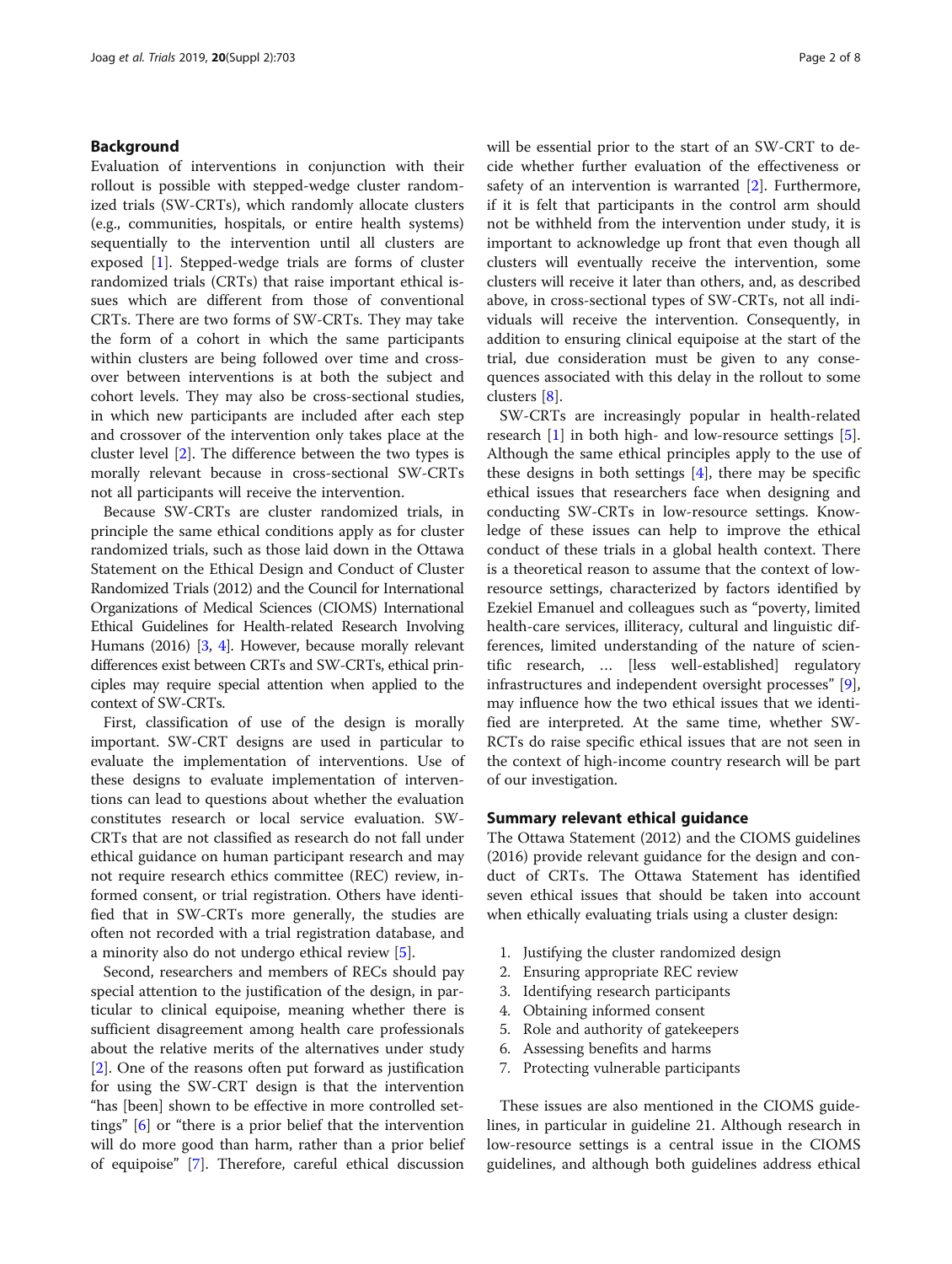issues for CRTs, neither document provides guidance specific to SW-CRTs, let alone SW-CRTs conducted in low-resource settings.

## Ethical issues posed when conducting SW-CRTs in low-resource settings

In line with the ethical issues set out in the Background section above—classification and justification of the design—here we use two case studies to illustrate these issues in the context of low-resource settings. In November 2017, the Global Forum on Bioethics in Research (GFBR) held their annual meeting in Bangkok, Thailand. The 2017 meeting focused on the ethics of alternative trial designs, including SW-CRTs conducted in lowresource settings. The cases presented by participants at the GFBR meeting were taken as a starting point for this paper. The cases were carefully selected by a GFBR planning committee and received mentoring support of planning committee members before presentation at the meeting. This paper focuses on the ethics of SW-CRTs by analyzing and discussing the two case studies presented at the GFBR meeting.

We first consider whether the SW-CRTs in our case studies should be classified as research for the purposes of design, ethical approval, and trial registration. The second question for our case studies is the justification for the design and whether there is equipoise to perform a randomized trial. We also consider when and under what circumstances it is justifiable to delay rollout of the intervention to both clusters and participants. Finally, we assess whether and when it is justified for researchers to choose clusters to initiate the intervention at the first step, because of the need or desire to help more "needy" clusters.

#### Case study 1: Que Vivan Las Madres Background

The neonatal mortality rate is high in Guatemala at approximately 22 per 1000 pregnancies [[10](#page-6-0)], and in some districts, the rate is double the national figure. Mothers are often reluctant to give birth in health centers because there is a strong sense that the traditional birth attendant is integral to maternal care. In rural areas, approximately 75% of mothers give birth at home, and this is believed to contribute to the high neonatal and maternal mortality rates. Furthermore, when mothers do give birth in a health center, they often arrive late in the birth process, and the health centers are poorly equipped to deal with complex births. It has been hypothesized that encouraging more women to give birth in a health center, particularly when there are early signals that the birth is not going well, might help reduce the high neonatal and maternal morbidity and mortality. It is also hypothesized that enhanced skills training in the health centers might make health care providers better equipped to deal with difficult births.

#### Study design

The Que Vivan las Madres (QVLM) study, translated to English as "long live mothers," is a SW-CRT conducted from January 2014 to January 2017 by the Epidemiological Research Centre in Sexual and Reproductive Health in Guatemala. The aim of the study was to determine if a package of interventions could increase the number of women giving birth in a health center to help improve the delivery and care of complicated deliveries, thereby decreasing the rate of both neonatal and maternal morbidity and mortality. During the study, 33 health centers in 2 districts of Guatemala were divided into 6 groups based on geographical proximity and sequentially randomized to initiate a package of 3 interventions described below.

#### Methodology

The unit of randomization in QVLM was groups of five or six adjacent municipalities. Health centers within these geographical areas were then allocated to 1 of 12 sequences that dictated the time at which the intervention would be rolled out to all health centers in their geographical area. This cluster evaluation was necessary because it made study implementation logistically easier and prevented contamination from some components of the intervention that were delivered across wide areas (i.e., media campaigns). The evaluation used randomization in part but was not a fully randomized design, because the first cluster to transition to the intervention was determined by logistic factors related to implementing the training packages. In addition, the investigators alternated allocation between the two regions to promote a sense of fairness in the order of the rollout.

The intervention package consisted of (1) a simulationbased training program for obstetric emergencies (Programa de Rescate Obstétrico y Neonatal: Tratamiento Óptimo y Oportuno [PRONTO]) [[11\]](#page-6-0); (2) a social marketing campaign that included radio spots, posters in public facilities such as schools and health centers, and the distribution of other promotional materials; and (3) activities with traditional birth attendants aimed to improve links with institutional caregivers.

Extensive data collection procedures were established throughout the districts participating in the study. Patient data collection did not include personal identification information and focused only on the morbidity and mortality outcomes of birth care.

#### Consent and ethical approval

Mothers were not asked for their consent to take part in the study; this meant that their consent was not obtained for the use of their data. Health care professionals consented to take part in the education activities, and they were unaware that they were participating in a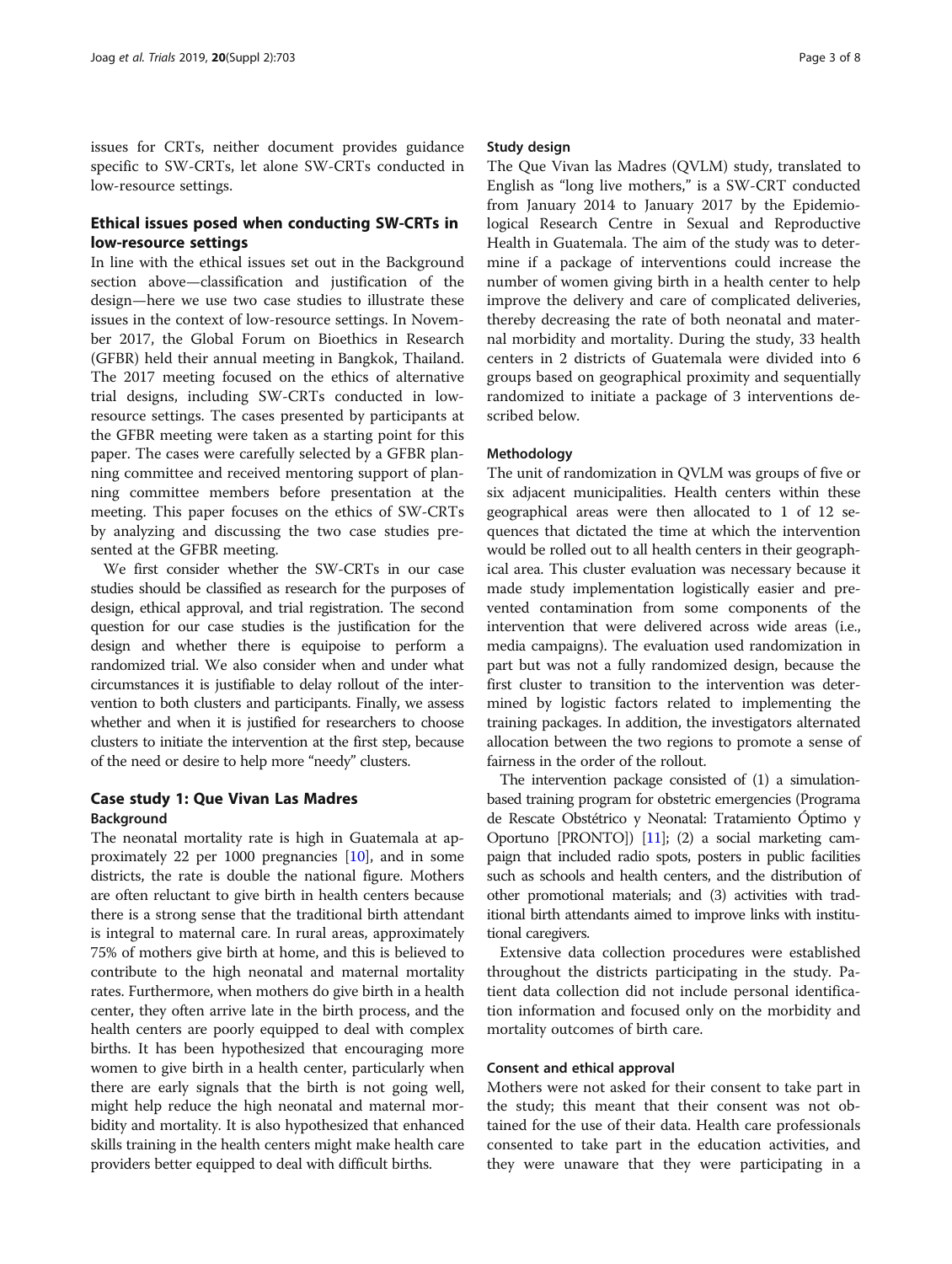study during the control period. During the intervention, the study was publicized by the social marketing campaign, and thus caregivers and patients were aware that the QVLM project was ongoing. Nonetheless, no details about the study design and methodology were made public by the social marketing campaign or the PRONTO training. Public health authorities approved the implementation of the evaluation. Ethical approval was obtained in 2014 from the San Francisco General Hospital Panel and National Ethics Committee of Guatemala. The study was retrospectively registered as a clinical trial [\(ClinicalTrials.](http://clinicaltrials.gov) [gov,](http://clinicaltrials.gov) NCT03151070).

#### Delayed rollout of the intervention that had promising effect

The PRONTO intervention is a culturally adapted training curriculum targeted at health care providers and traditional birth attendants. It has been shown to have potential beneficial effects in nonrandomized evaluations in other settings [[12](#page-6-0)]. Other components of the intervention (media campaigns and integration of traditional birth attendants) had not been evaluated in this context. Thus, this package of interventions was developed and tailored to focus on local context-specific issues, but its fundamental components had demonstrated promising results in other settings [\[12,](#page-6-0) [13](#page-6-0)]. Although all districts eventually received the package of interventions, mothers who gave birth before their district had crossed over to the intervention condition did not.

#### Case study 2: Atmiyata

#### Background

Mental illness is a substantial public health burden in India. Approximately 70 million people in India experience some form of mental illness [\[14](#page-6-0), [15](#page-6-0)]. Approximately 20% of the Indian population is affected by common mental health disorders (CMDs), such as anxiety and depression. People with mental health problems often face discrimination in their communities [\[16,](#page-6-0) [17\]](#page-6-0), which can reduce willingness to seek help from mental health care providers. Supply side factors, such as the paucity of trained mental health professionals in India, means that there are insufficient human resources to address the burden of CMD in the community [[18](#page-6-0)], particularly in rural areas [\[19\]](#page-6-0).

At the village level, though community health workers and nonspecialists are available and provide health services, few are trained to detect or identify mental health problems. There are existing approaches to addressing mental health issues in India, largely through intervening in formal health care services in the public sector (i.e., training community health workers).

#### Study design

The study is based in rural regions of the Mehsana district in the State of Gujarat, India. Mehsana has a rural

population of approximately 1.5 million. "Atmiyata" (meaning "empathy" or "shared compassion") is a communitybased mental health intervention that seeks to support and build community-based volunteers to reduce mental health distress and increase access to community health resources. The intervention develops the capacity of volunteers to identify and provide basic, low-intensity counseling to people with CMDs [\[20\]](#page-6-0). An SW-CRT was conducted to determine how effective the Atmiyata intervention is in reducing symptoms associated with CMD when implemented on a large scale.

In this design, villages were grouped by geographical areas to form four clusters in the district of Mehsana, Gujarat, India. Each geographical area contained 14 primary health centers (PHCs), each providing care for approximately 12 or 13 villages. All clusters were initially observed under the control condition, and one cluster was randomly selected to transition to the intervention condition every fifth month. The trial started in April 2017 and ended in December 2018.

#### Methodology

In the Atmiyata case study, the unit of randomization was the PHC. The PHC had been selected as the unit of randomization because the administrative organization of primary health care is such that there is almost no inter-PHC movement of people for health care, and thus contamination of the intervention can be avoided. The PHCs were randomly assigned to four sequences that dictated when each group of villages would receive the intervention. In this study, the first cluster of villages to receive the intervention was not decided at random. Rather, this decision was reached during the study launch meeting with district health officials, local politicians, and community leaders, at which it was suggested that the intervention should be rolled out to one specific cluster of villages before others. Thus, in the Atmiyata study, the first cluster to receive the intervention was chosen by policy makers and community leaders.

#### Consent and ethical approval

Permission was obtained from the Department of Health for the State of Gujarat for project implementation and data collection. The health care practitioners were informed about the implementation of the intervention but were not informed about the SW-CRT itself. Before approaching the individual participants, the data collector informed the village head about the study and the purpose of the data collection. Written informed consent was obtained from each participant enrolled in the trial during the control and intervention phases. The information provided to each of these participants included the purpose of the study, benefits and risks for the participant, and information about withdrawal from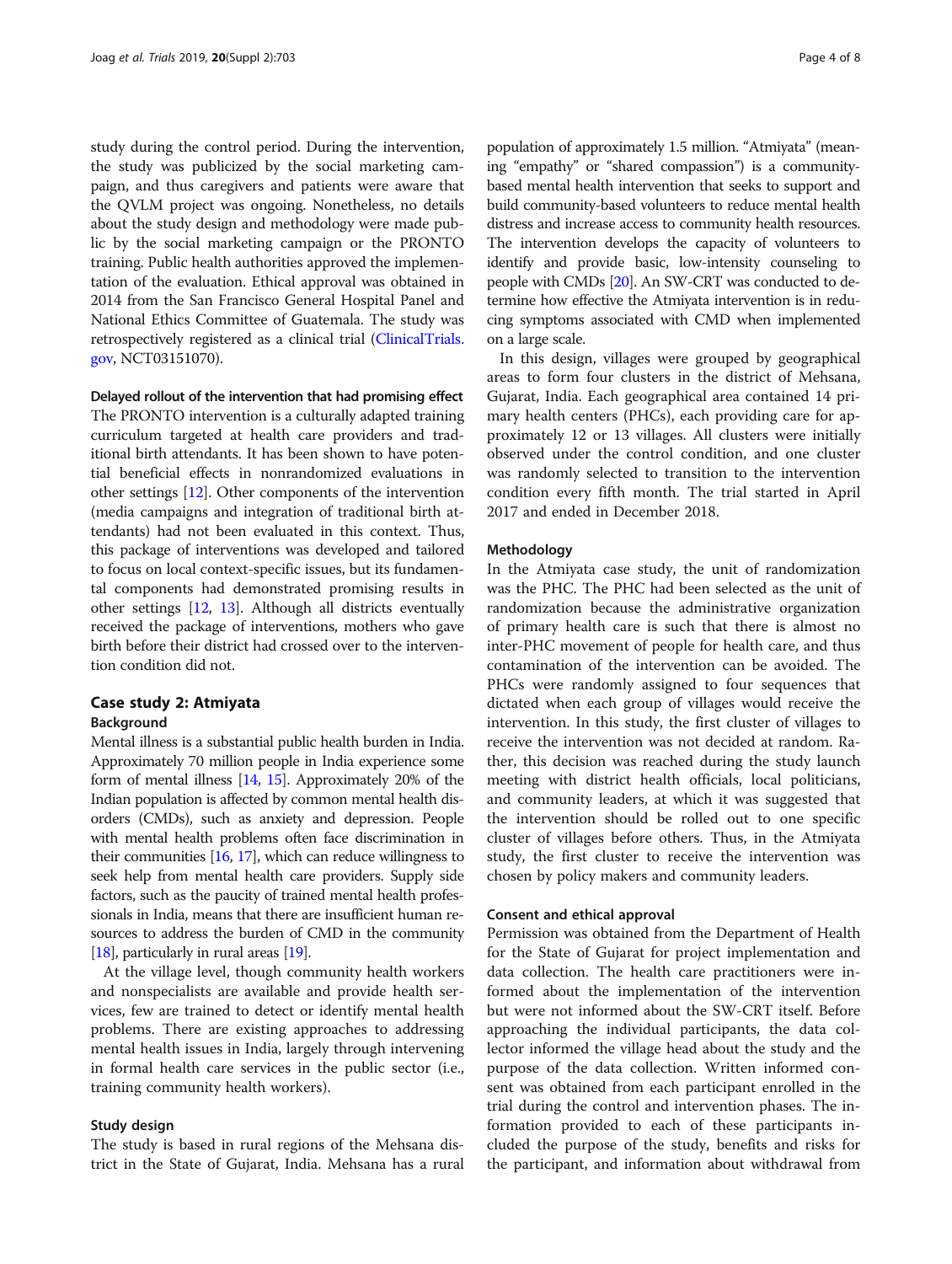the study. The Indian Law Society Ethics Committee approved the study (ILS/14/2017), and an additional ethical approval was obtained from the local ethics committee of the Hospital for Mental Health in Ahmedabad. The trial is registered prospectively with the Clinical Trials Registry – India under registry number CTRI/2017/03/008139.

### Delayed rollout of the intervention that had promising effect

The core of the Atmiyata program is delivering lowintensity counseling to people with CMDs via trained community volunteers. The counseling techniques used are those of active listening, behavioral activation, and problem solving. Several programs have been developed in recent years to build the capacity of community health workers or primary care health workers or both, with the aim of increasing their uptake of mental health tasks [\[21](#page-6-0)–[23\]](#page-6-0). Research has demonstrated the potential efficacy of such initiatives in India as well as in other parts of South Asia [[24](#page-6-0)–[26](#page-7-0)]. A Cochrane review on nonspecialist lay mental health worker interventions concluded that although evidence exists on the impact of lay workers on mental health, more research is needed on the type of lay worker, the intervention, and their effectiveness [\[27](#page-7-0)]. There is also evidence that lay health care workers can deliver problem-solving therapy to people with CMDs [[28\]](#page-7-0). The Atmiyata intervention underwent a pilot evaluation [\[20\]](#page-6-0). Thus, there was considerable evidence, albeit not context-specific and highlevel, of the effectiveness of the Atmiyata intervention.

#### Ethical evaluation

#### Classification of the design: is it research?

If an SW-CRT is not considered as research and rather is subsumed under the umbrella of quality improvement activities of health care processes within a particular organization, then it might be appropriate not to obtain ethical approval and not to register the study with a trial registration database. However, the underlying objective to provide a robust evaluation of the effectiveness for generalized dissemination makes the SW-CRT no less a research study than any other form of randomized trial. In general, SW-CRTs should all be registered in a trial database, and all should undergo ethical review and oversight, not only to protect the liberty and welfare interests of participants but also to guard against publication bias.

The QVLM study and the Atmiyata study should be classified as research and not as service evaluations, because both are designed to provide generalizable evidence for wider contexts. Both studies underwent ethical review. However, the QVLM study should have been registered with a trial database.

#### Delayed rollout of an intervention: is it justifiable to delay the rollout of an intervention that has promising effect?

SW-CRTs are often portrayed as a method of evaluation of an intervention that is "likely to work" or has "perceived effectiveness." However, in situations in which there is no clear robust evidence that the intervention is effective in the local setting, and when the intervention has the potential to be harmful (even if only by wasting resources), then we argue that under the paradigm of evidence-based medicine, there is a reasonable ground to conduct a randomized evaluation. In some situations, there may be good evidence that the intervention works in other settings, and this evidence might even be perceived to be generalizable, but limited resources in lowresource settings might mean that the intervention is not available. In such circumstances, SW-CRTs may be used to satisfy local policy makers by providing local evidence of effectiveness while respecting those who participate in the randomized evaluation by making the intervention available to all (either all clusters or all participants) at some point. Adding local evidence of effectiveness might be seen as an insufficient basis for initiating SW-CRTs; others may argue that the gap in service delivery and health budgets in low-resource settings is huge. They argue that low-resource settings need low-cost, effective, scalable, and sustainable interventions. However, SW-CRTs can provide an opportunity to provide a rigorous evaluation of interventions destined to be rolled out on the basis of limited evidence [[8\]](#page-6-0). Further ethical evaluation will be essential to provide a full solution to this dilemma.

Delayed rollout of the intervention in both studies analyzed turns out not to have been morally problematic, because evidence of effectiveness of the interventions under evaluation was limited for both.

#### How pragmatic is pragmatic?

The SW-CRT design is viewed as pragmatic because it can provide a means of conducting a randomized evaluation within a naturalistic setting, the only requirement being that the order of the rollout is randomized. Yet, how pragmatic should SW-CRTs be? Should they be so pragmatic as to allow the order of the rollout to be dictated not at random but using an order imposed by other stakeholders? To provide randomized evidence and to generate evidence on par with other randomized trials, SW-CRTs should use random allocation and not follow the order dictated by stakeholders [[29](#page-7-0)]. When it is not possible to randomize the order of the rollout due to any constraints imposed in the context of the evaluation, a randomized evaluation is not possible, and researchers should look for other methods of evaluation. If there is sufficient evidence of the effect of the intervention (e.g., limited generalizability of health systems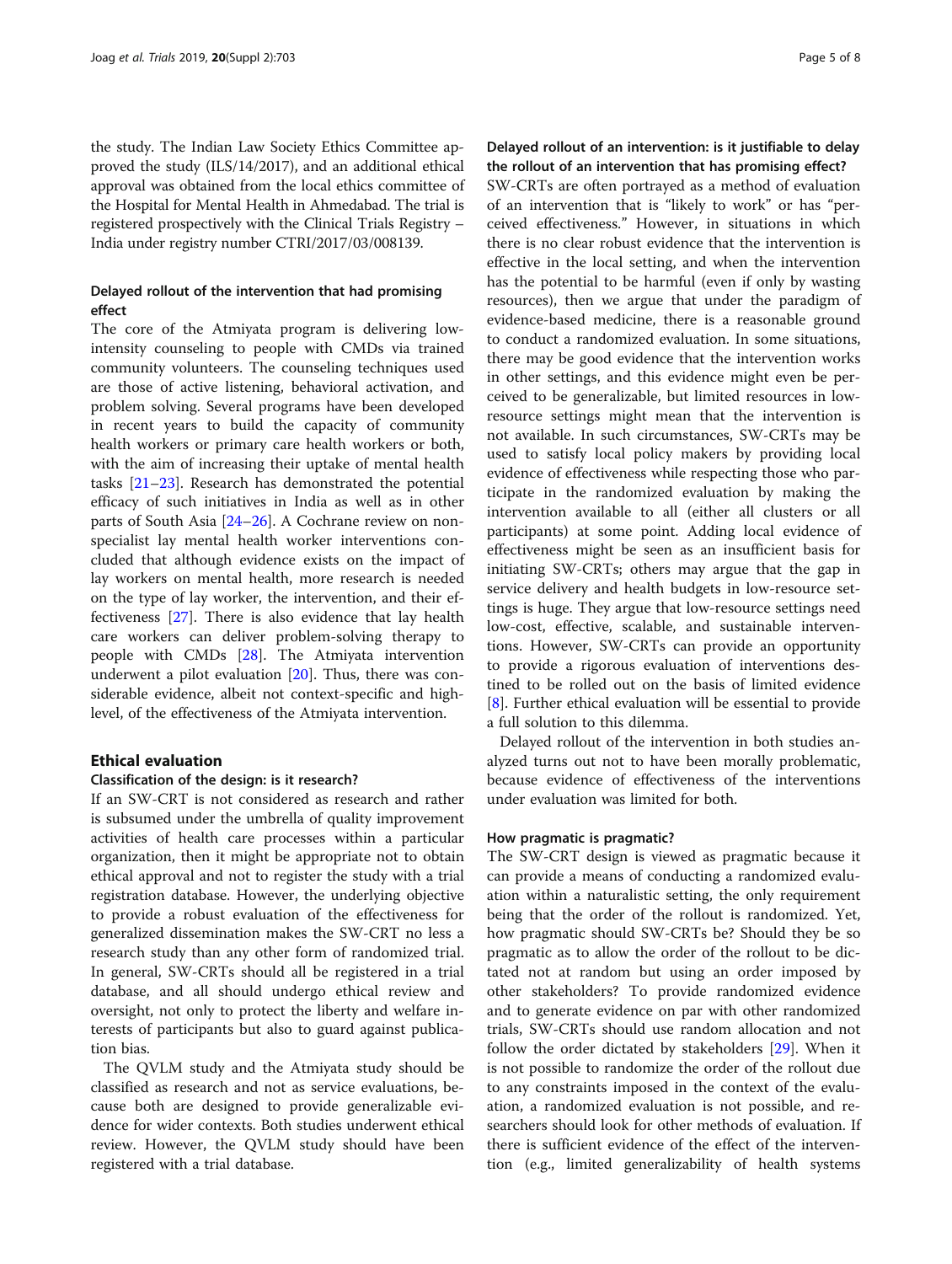interventions from one health system to another), however, direct implementation without further evaluation should be considered [[2\]](#page-6-0).

Both case studies were only partially randomized insofar as both argued that "needier" clusters should receive the intervention first and thus were not part of the randomized rollout. This is problematic because it jeopardizes the causal inference that can be drawn from randomized evaluations.

### **Discussion**

The design and conduct of SW-CRTs raises at least two ethical issues that need special consideration in both high- and low-resource settings: the classification of this design as research or nonresearch and the justification for the design. This justification should include reasons supporting the (randomized) delay in the rollout of the intervention for some clusters and participants, exposing all clusters to the intervention, and the staggered rollout of the intervention.

In both case studies situated in low-resource settings, we did not find different interpretations of ethical principles and issues that are also encountered in high-income settings. A specific issue we found in both case studies was that pressure among stakeholders exerted influence on the order of the rollout, so neither study had a truly randomized design. Those clusters selected to receive the intervention first might have been systematically different from those clusters not selected. Randomization grounds causal inferences. So, in SW-CRTs in which the order of the rollout is not determined at random, causal inferences cannot be made, unless those clusters are excluded from the trial analysis. Methodological flaws such as this one therefore reduce the social value of studies. Given the pressures to adopt interventions in settings with high need, it is important for researchers, funders, and politicians not to act to diminish the quality of the science in these studies.

A second specific ethical issue we encountered, and one already reported by others [\[5](#page-6-0)], was that researchers should acknowledge the importance of registration of the SW-CRT. However, we cannot deduce from these specific ethical issues that they are unique to the conduct of SW-CRTs in low-resource settings. They may also occur in high-income settings.

#### Broader context

In common with other CRTs, there are ethical issues that SW-CRTs raise, which we have not considered here [[30,](#page-7-0) [31\]](#page-7-0). In common with conventional CRTs, these issues include gatekeeping, identifying the research participant, and obtaining informed consent.

Perhaps the most pertinent of these is, Who are the research participants in this study? SW-CRTs often

evaluate cluster-level interventions, and just who are the research participants may not be obvious. The Ottawa Statement elucidated some of these issues for parallel cluster trials. However, the identification of the research participant in cluster trials is known not to be straightforward. Health care providers are rarely identified as the research participants. As is common with the case studies considered here, the research participants in evaluations of interventions that involve training of health care providers will often be the health care providers themselves. There are, of course, many questions that follow from this, including whether the health care providers should be free to refuse the training and whether their informed consent is required.

There are also other broader issues of consent. For example, the Ottawa Statement recommends that researchers "get consent where possible" in cluster trials, and this commonly means obtaining consent for some study procedures (such as data collection) but not others (such as exposure to the intervention) [\[3](#page-6-0)]. Further, it argues that a waiver of consent is commonly appropriate for cluster-level interventions. In most studies, it might be feasible to seek consent for differing components of the trial (e.g., use of their data)  $[30]$  $[30]$  $[30]$ . If both health providers and women in labor are research participants, to what should each group have consented? Furthermore, issues still need to be resolved regarding identification of the gatekeeper when clusters consist of groups of villages and an intervention is delivered at the village level but randomization happens at the cluster level [\[3\]](#page-6-0). Similarly, there is no clear procedure for the type of consent that is required in these circumstances.

#### Conclusion

The case studies we analyzed were classified as research, and the use of an SW-CRT design did not seem to raise special ethical scrutiny apart from some minor issues for improvement. Although the focus of our case study analysis has been on the conduct of these trials in low-resource settings, our analysis has not demonstrated that ethical issues of SW-CRTs are different in low- or high-income settings. At the same time, in the cases we analyzed, the questions of whether and how to conduct the proposed SW-CRT also turned out to be a political issue. Further ethical evaluation will be essential to answer whether the conduct of SW-CRTs should be considered as an appropriate means to meet the health interests and needs of communities in lowresource settings. We hope that this evaluation will result in specific ethical guidelines for the use of SW-CRTs in both high- and low-resource settings to contribute to responsible trial conduct and adequate protection of trial participants.

#### Abbreviations

CIOMS: Council for International Organizations of Medical Sciences; CMD: Common mental health disorder; CRT: Cluster randomized trial;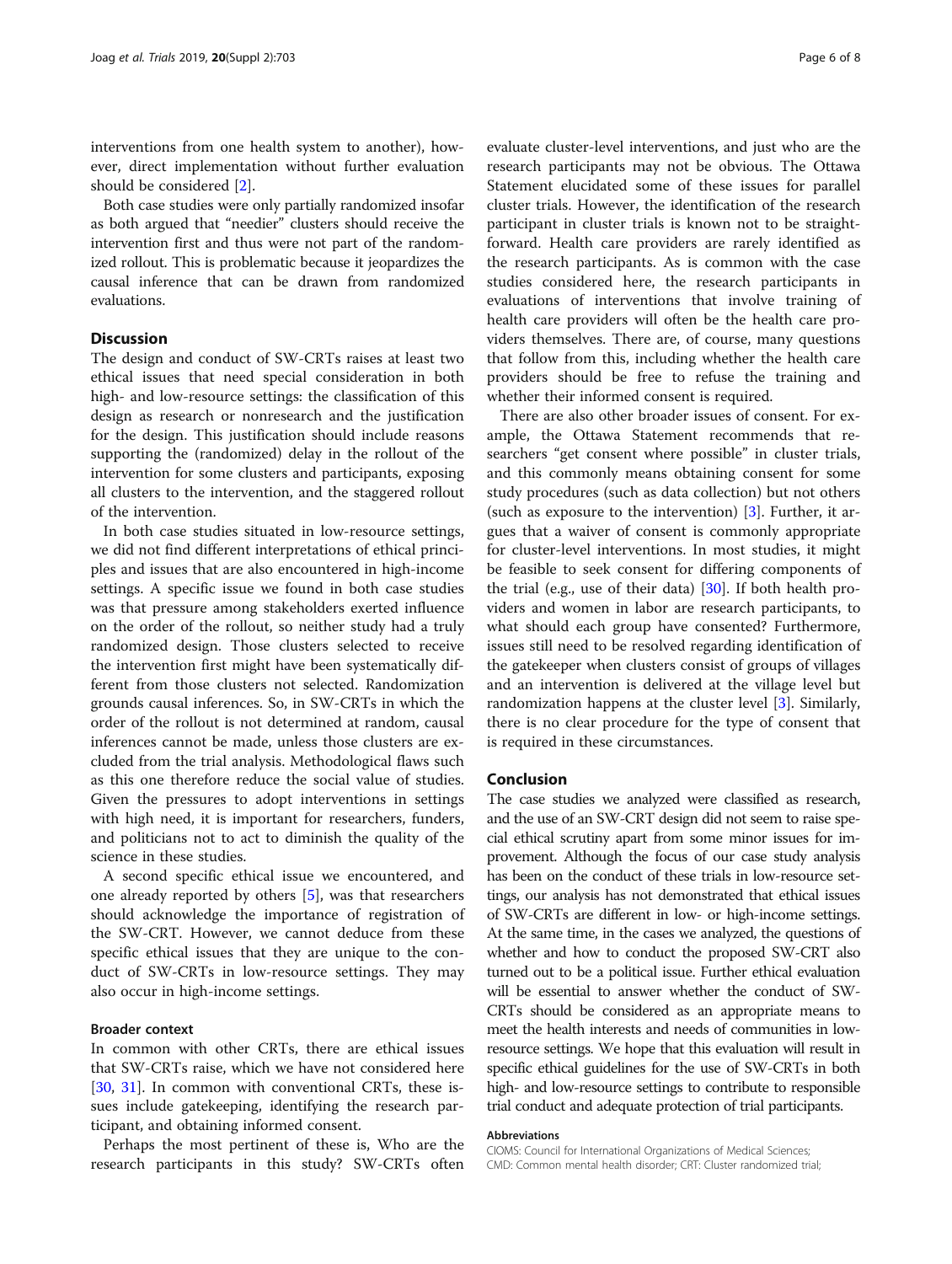<span id="page-6-0"></span>GFBR: Global Forum on Bioethics in Research; PHC: Primary health center; PRONTO: Programa de Rescate Obstétrico y Neonatal: Tratamiento Óptimo y Oportuno; QVLM: Que Vivan las Madres; REC: Research ethics committee; SW-CRT: Stepped-wedge cluster randomized trial

#### Acknowledgements

Not applicable.

#### About this supplement

This article has been published as part of Trials Volume 20 Supplement 2, 2019: The ethics of alternative clinical trial designs and methods in LMIC research: part one. The full contents of the supplement are available online at [https://trialsjournal.biomedcentral.com/articles/supplements/volume-20](https://trialsjournal.biomedcentral.com/articles/supplements/volume-20-supplement-2) [supplement-2](https://trialsjournal.biomedcentral.com/articles/supplements/volume-20-supplement-2).

#### Authors' contributions

RvdG drafted the Background, Discussion, and Conclusion sections. GA, EK, and KH drafted case study 1. KJ drafted case study 2. CW and KH contributed to the entire paper. All authors read and approved the final manuscript.

#### Funding

This work was supported in part by Centro de Investigación Epidemiológica en Salud Sexual y Reproductiva (CIESAR) (to EK and GA); Grand Challenges Canada (GCC); and Mariwala Health Initiative (MHI), India. CW's research is supported by Canadian Institute of Health Research grant PJT-153045 and a Tier 1 Canadian Research Chair. Funds were provided by the Global Forum on Bioethics in Research (GFBR). GFBR funding is provided by the Wellcome Trust, the Bill & Melinda Gates Foundation (OPP1151904), the National Institutes of Health, and the UK Medical Research Council. The GFBR and its funders had no role in the conception of the research or the writing of the manuscript.

#### Availability of data and materials

Not applicable.

## Ethics approval and consent to participate

Not applicable.

#### Consent for publication

The principal investigators of the Que Vivan Las Madres study and the Atmiyata study consented to publication of this paper.

#### Competing interests

CW receives consulting income from Eli Lilly and Company Canada. RvdG is a member of the independent Bioethics Committee to Sanofi (Paris). The other authors declare that they have no competing interests.

#### Author details

<sup>1</sup> Centre for Mental Health Law and Policy, Indian Law Society, Pune, India. <sup>2</sup> Epidemiological Research Center in Sexual and Reproductive Health, Guatemala City, Guatemala. <sup>3</sup>Rotman Institute of Philosophy, Western University, London, ON, Canada. <sup>4</sup>Institute of Applied Health Research, University of Birmingham, Birmingham, UK. <sup>5</sup>University Medical Center Utrecht, Utrecht University, Julius Center, Utrecht, The Netherlands.

#### Published: 19 December 2019

#### References

- 1. Hemming K, Haines TP, Chilton PJ, Girling AJ, Lilford RJ. The stepped wedge cluster randomized trial: rationale, design, analysis, and reporting. BMJ. 2015; 350:h391.
- 2. De Hoop E, van der Tweel I, van der Graaf R, et al. The need to balance merits and limitations from different disciplines when considering the stepped wedge cluster randomized trial design. BMC Med Res Methodol. 2015;15:93.
- 3. Weijer C, Grimshaw JM, Eccles MP, McRae AD, White A, Brehaut JC, Taljaard M. The Ottawa statement on the ethical design and conduct of cluster randomized trials. PLoS Med. 2012;9:e1001346. [https://doi.org/10.1371/](https://doi.org/10.1371/journal.pmed.1001346) [journal.pmed.1001346](https://doi.org/10.1371/journal.pmed.1001346).
- 4. Council for International Organizations of Medical Sciences (CIOMS) in collaboration with the World Health Organization (WHO). International ethical guidelines for health-related research involving humans. Geneva: CIOMS; 2016.
- 5. Taljaard M, Hemming K, Shah L, Giraudeau B, Grimshaw JM, Weijer C. Inadequacy of ethical conduct and reporting of stepped wedge cluster randomised trials: results from a systematic review. Clin Trials. 2017; 14(4):333–41.
- 6. Mdege ND, Kanaan M. Response to Keriel-Gascou et al. Addressing assumptions on the stepped wedge randomized trial design. J Clin Epidemiol. 2014;67:833–4. <https://doi.org/10.1016/j.jclinepi.2014.02.014>.
- 7. Brown CA, Lilford RJ. The stepped wedge trial design: a systematic review. BMC Med Res Methodol. 2006;6:54. <https://doi.org/10.1186/1471-2288-6-54>.
- 8. Prost A, Binik A, Abubakar I, Roy A, De Allegri M, Mouchoux C, Dreischulte T, Ayles H, Lewis JJ, Osrin D. Logistic, ethical, and political dimensions of stepped wedge trials: critical review and case studies. Trials. 2015;16:351.
- 9. Emanuel EJ, Wendler D, Killen J, Grady C. What makes clinical research in developing countries ethical? The benchmarks of ethical research. J Infect Dis. 2004;189(5):930–7.
- 10. Ministerio de Salud Pública y Asistencia Social (MSPAS), Instituto Nacional de Estadística (INE). Encuesta Nacional de Salud Materno Infantil 2014-2015: Guatemala, 2014–2015. MEASURE DHS: Demographic and Health Surveys. Guatemala City, Guatemala: MSPAS/INE; 2017.
- 11. Walton A, et al. Impact of a low-technology simulation-based obstetric and newborn care training scheme on non-emergency delivery practices in Guatemala. Int J Gynaecol Obstet. 2016;132:359–64.
- 12. Walker DM, et al. Impact evaluation of PRONTO Mexico: a simulation-based program in obstetric and neonatal emergencies and team training. Simul Healthc. 2016;11(1):1–9.
- 13. Kestler E, Walker D, Bonvecchio A, de Tejada SS, Donner A. A matched pair cluster randomized implementation trail to measure the effectiveness of an intervention package aiming to decrease perinatal mortality and increase institution-based obstetric care among indigenous women in Guatemala: study protocol. BMC Pregnancy Childbirth. 2013;13:73.
- 14. Sinha SK, Kaur J. National mental health programme: manpower development scheme of eleventh five-year plan. Indian J Psychiatry. 2011; 53:261–5.
- 15. Directorate General of Health Services Ministry of Health and Family Welfare. Proposal for the 12th five year plan. Working Group Disease Burden: Non-Communicable Diseases. Delhi: Government of India; 2011.
- 16. Shidhaye R, Kermode M. Stigma and discrimination as a barrier to mental health service utilization in India. Int Health. 2013;5(1):6–8.
- 17. Koschorke M, Padmavati R, Kumar S, Cohen A, Weiss HA, Chatterjee S, et al. Experiences of stigma and discrimination of people with schizophrenia in India. Soc Sci Med. 2014;123:149–59.
- 18. Van Ginneken N, Tharyan P, Lewin S, Rao GN, Romeo R, Patel V. Nonspecialist health worker interventions for mental health care in low- and middle- income countries. Cochrane Database Syst Rev. 2011;2011(5): CD009149. [https://doi.org/10.1002/14651858.CD009149.](https://doi.org/10.1002/14651858.CD009149)
- 19. Rao M, Rao KD, Kumar AKS, Chatterjee M, Sundararaman T. Human resources for health in India. Lancet. 2011;377:587–98.
- 20. Shields-Zeeman L, Pathare S, Walters BH, Kapadia-Kundu N, Joag K. Promoting wellbeing and improving access to mental health care through community champions in rural India: the Atmiyata intervention approach. Int J Ment Health Syst. 2017;11:6. [https://doi.org/10.1186/s13033-016-0113-3.](https://doi.org/10.1186/s13033-016-0113-3)
- 21. Balaji M, Chatterjee S, Koschorke M, Rangaswamy T, Chavan A, Dabholkar H, et al. The development of a lay health worker delivered collaborative community based intervention for people with schizophrenia in India. BMC Health Serv Res. 2012;12:42.
- 22. Chatterjee S, Naik S, John S, Dabholkar H, Balaji M, Koschorke M, Varghese M, Thara R, Weiss HA, Williams P, McCrone P, et al. Effectiveness of a community-based intervention for people with schizophrenia and their caregivers in India (COPSI): a randomised controlled trial. Lancet. 2014; 383(9926):1385–94.
- 23. Chowdhary N, Anand A, Dimidjian S, Shinde S, Weobong B, Balaji M, Hollon SD, Rahman A, Wilson GT, Verdeli H, Araya R, et al. The Healthy Activity Program lay counsellor delivered treatment for severe depression in India: systematic development and randomised evaluation. Br J Psychiatry. 2016; 208(4):381–388.
- 24. Patel V, Weiss HA, Chowdhary N, Naik S, Pednekar S, Chatterjee S, De Silva MJ, Bhat B, Araya R, King M, Simon G, et al. Effectiveness of an intervention